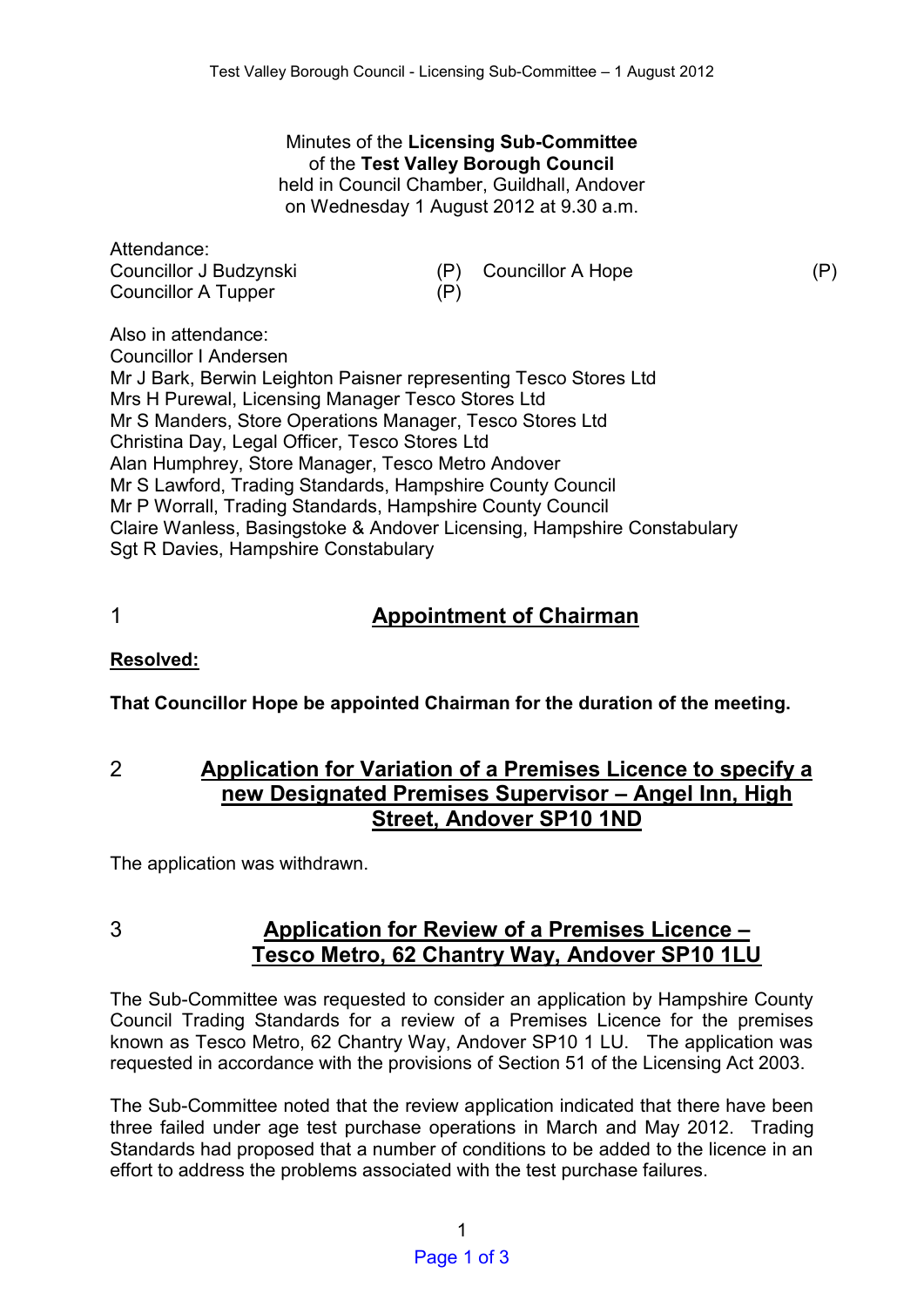The Licensing Manager reported that since the report was written, Mr Lawford of Trading Standards had agreed amended conditions with the representatives from Tesco Stores Ltd.

Mr Lawford confirmed that he was content that the conditions proposed were appropriate to address the recent test purchase failures. He had a good working relationship with the representatives from Tesco and had assisted them with joint training initiatives.

The Chairman invited Mr Bark, representing Tesco to address the Sub-Committee. Mr Bark explained that Tesco were a responsible company which took legal compliance seriously. He assured the Sub-Committee that the training given to staff on alcohol sales had been reviewed and improvements adopted to avoid further test purchase failures. He was confident that the conditions proposed would ensure that this was the case.

Ms Wanless from Hampshire Constabulary commented that although concerned by the 3 test purchase failures in 3 months she was content for the Sub-Committee to decide what action should be taken.

The Sub-Committee were then given to opportunity to ask questions of the representatives of each of the parties and the parties of each other.

The Chairman adjourned the meeting to enable the Sub-Committee to consider the matter.

Upon return, the Chairman informed the meeting that the Sub-Committee, in reaching its determination upon the matter, had had regard to the National Licensing Guidance issued under Section 182 of the Licensing Act 2003, Test Valley Borough Council's own Licensing Policy, together with the representations made at the Hearing and in writing.

### **DECISION**

### **Resolved:**

**The Sub-Committee considered the guidance of the Secretary of State which state that sanctions of suspension or revocation should be considered in circumstances where under age sales had taken place.** 

**The Sub-Committee takes a very serious view of the circumstances outlined by the Trading Standards Officer and the Constabulary where 3 test purchases have been failed in less than 3 months.** 

**Nevertheless, the Sub-Committee has had due regard to the level of co-operation which Tesco have been prepared to offer and the good working relationship between the store and Trading Standards.**